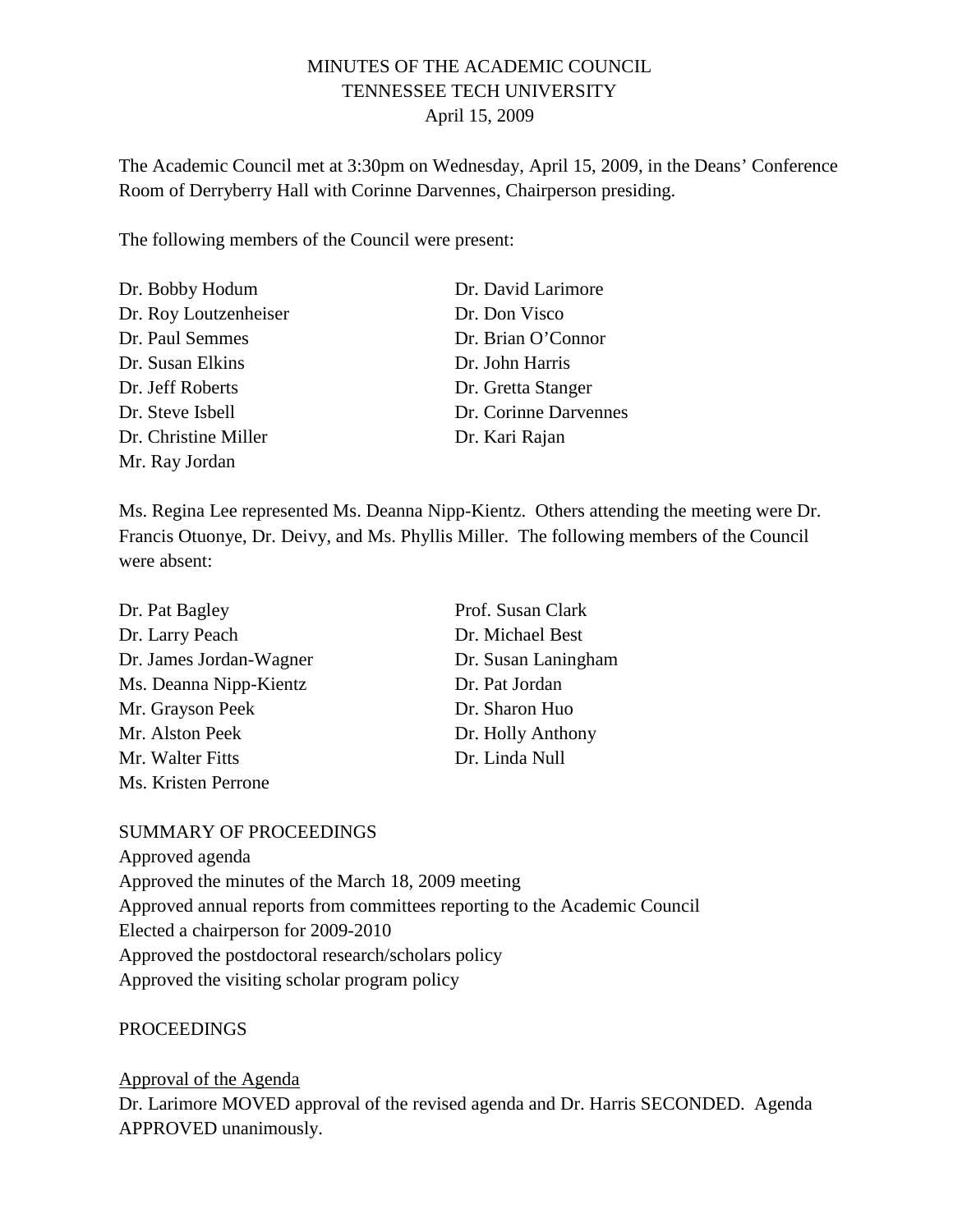Dr. O'Connor MOVED approval of the minutes and Dr. Larimore SECONDED. Minutes APPROVED unanimously. Approval of the Minutes of the March 18, 2009 Meeting

Dr. Larimore MOVED approval of the reports as a whole and Dr. Hodum SECONDED. There was discussion on the report from the Committee on Commencements, Convocations, and Academic Ceremonies. The committee has recommended to the President and the EAC to discontinue summer commencements after the 2009 summer commencement. The reason for this was based on the smaller number of graduates, low attendance overall, and the work associated with the ceremony. Direct cost savings was not a factor in this recommendation. It was also recommended that diploma covers be replaced with diploma tubes, saving about \$8,000 per year. It was noted that the Instructional Improvement and Faculty Development Committee was not able to have a quorum at their meetings. Dr. Armistead will look into this. Reports APPROVED unanimously. Approval of Annual Reports from Committees Reporting to the Academic Council

### Election of Chairperson for 2009-2010

Dr. Larimore made a motion to nominate Dr. Darvennes for another year. Dr. Roberts moved that nominations cease and Dr. Darvennes be elected by acclamation, Dr. Harris SECONDED. Dr. Darvennes was elected unanimously.

## Postdoctoral Research/Scholars Policy

Dr. Deivy stated there is a need in the Centers of Excellence for a postdoctoral research/scholars policy to hire temporary people on research projects. This policy has been reviewed by HR and is consistent with TTU's hiring practices. (See complete policy for details.) Dr. Miller MOVED approval of the policy and Dr. Larimore SECONDED. These are non tenure-track appointments for one year or less and may be renewable up to three years, and with permission from TBR can be extend past three years. Motion APPROVED unanimously.

## Visiting Scholar Program

Dr. Otuonye discussed the visiting scholar program and the process for appointing these people. (For complete details of the policy see [research@tntech.edu.](mailto:research@tntech.edu)) Dr. Semmes MOVED approval of the policy and Ms. Lee SECONDED. After some discussion, the motion was APPROVED unanimously.

## Change in Summer Schedule 2010

Dr. Hodum stated that TBR Universities and Community Colleges are all on a common calendar for Fall and Spring and RODP is also on that calendar. This works well because end of term processing can be done at the same time. However, Summer is not on a common calendar. RODP is proposing that the universities and community colleges all get on a common calendar for the summer. The issue is that we have two sessions and RODP has full term for 10 weeks. If we start and end on the same date as RODP, there is one and half weeks between the sessions. TTU's ending date is earlier than RODP and therefore, we cannot do end of term processing until RODP classes are finished. After much discussion, there was no motion to change TTU's current Summer 2010 schedule.